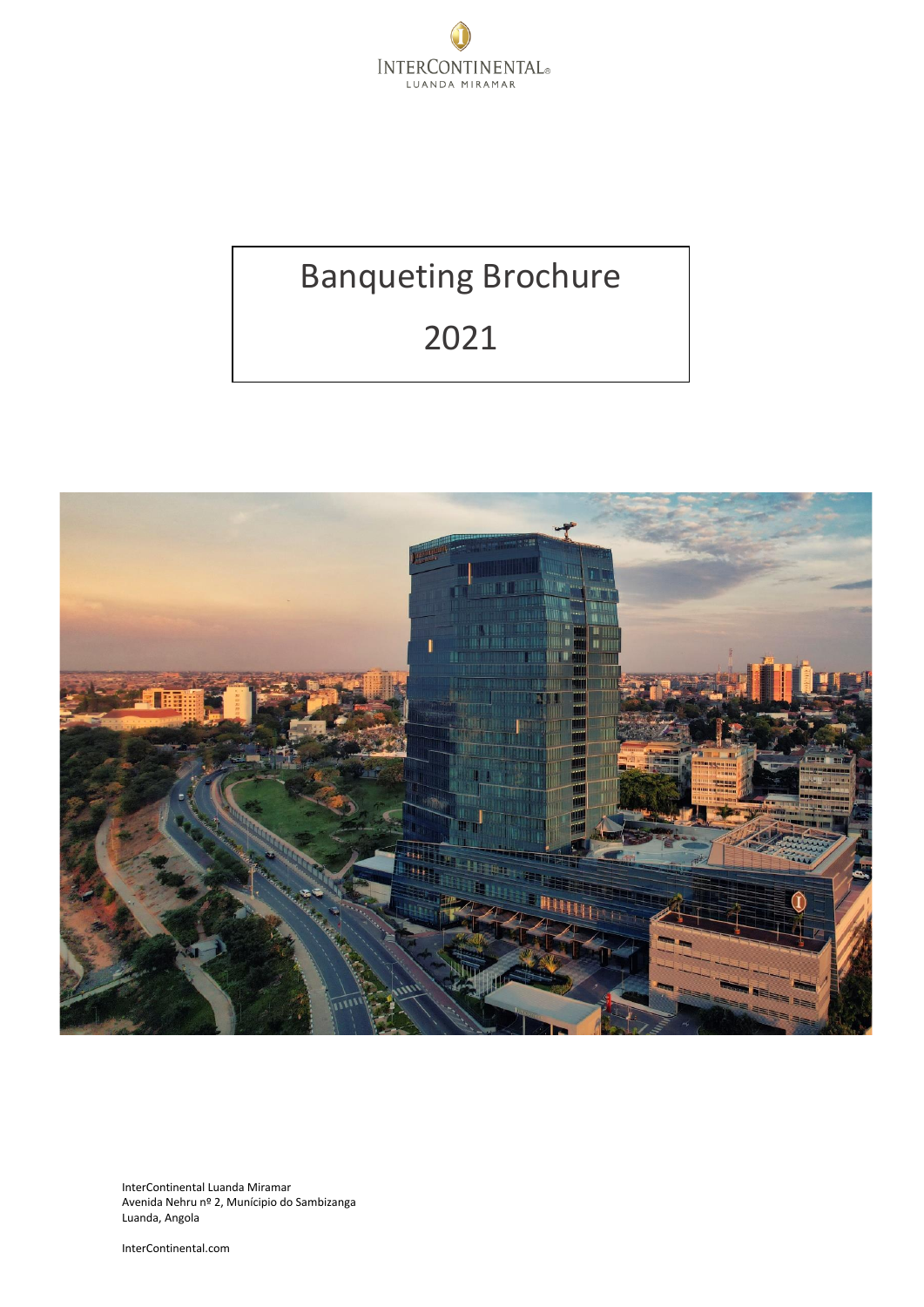

# Contents

\* Pricing is available on request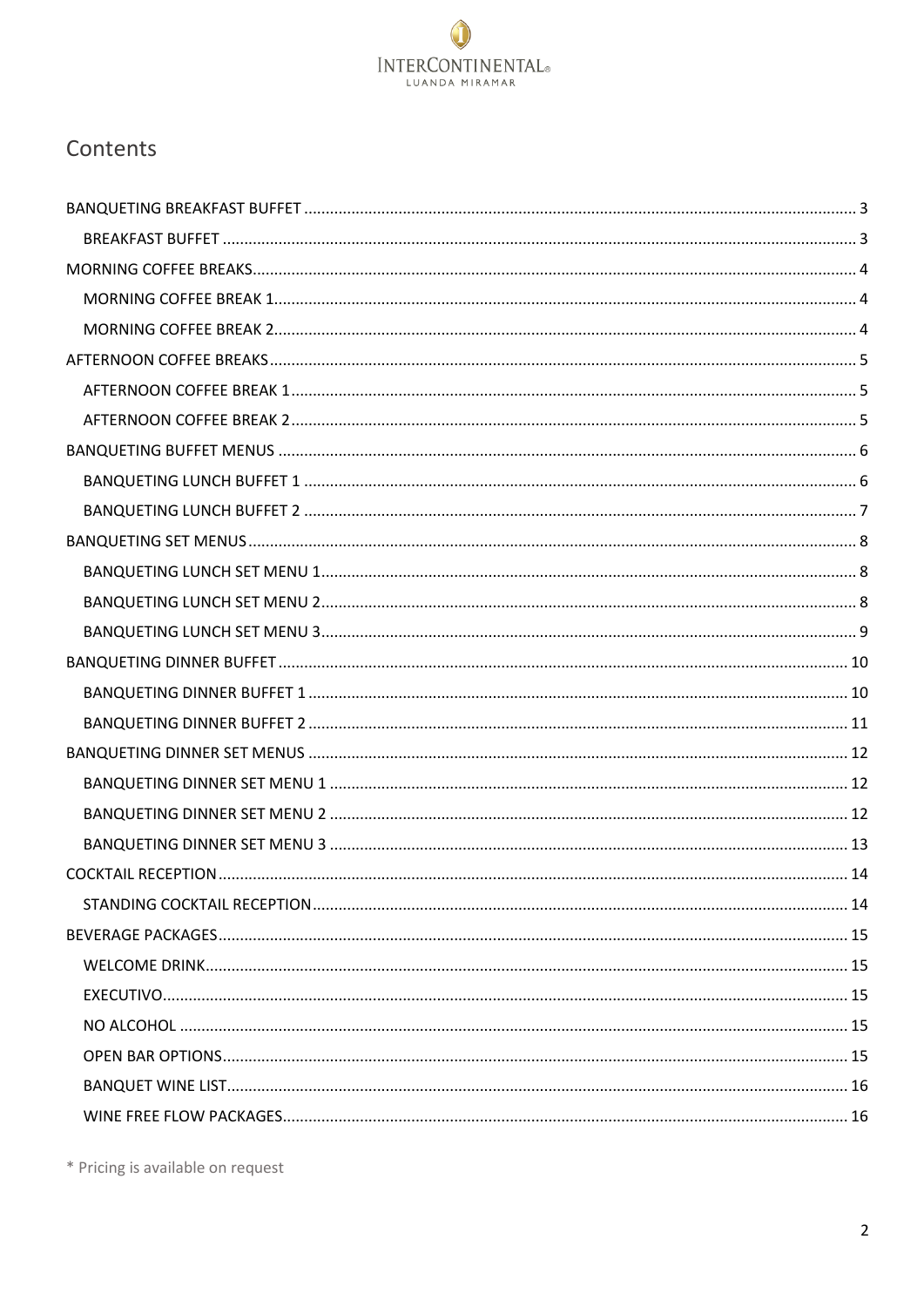

# <span id="page-2-1"></span><span id="page-2-0"></span>BANQUETING BREAKFAST BUFFET

# BREAKFAST BUFFET

## Cold Section

Varied Salads Fruit Compote or Preserves and Butter Varied whole and sliced Fruits Milk Cold Cuts & Cheese Yoghurt

#### Chaffing Dish

Potato Pork, Beef or Chicken Sausage Crispy Pork Bacon Tomatoes | Mushrooms | Baked beans Bananas & Manioc (v)

# Bakery station

Muffins Croissants and Danish Breads

Juice Station (glass jugs) Orange | Watermelon| Guava

Cereal Station Corn flakes | Coco pops | Oats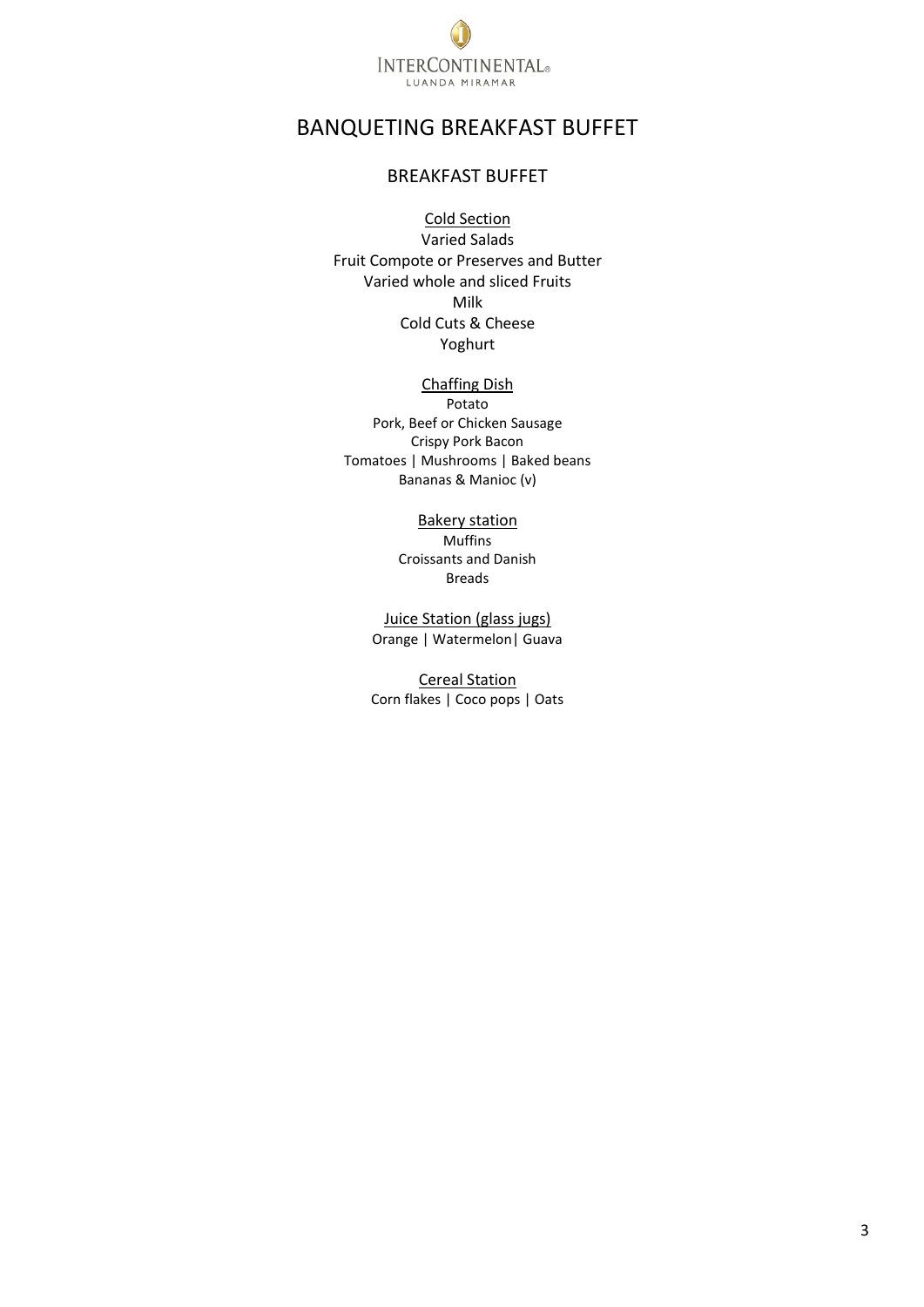

# <span id="page-3-0"></span>MORNING COFFEE BREAKS

# MORNING COFFEE BREAK 1

Beverage

<span id="page-3-1"></span>Soft drinks, mineral water Selection of freshly squeezed juices Freshly brewed regular and decaffeinated coffee Selection of teas

> Viennoiserie Signature French mini Danish Biscotties Berry Friands

> > Savoury

Assorted soft roll sandwich Cheese / tuna / cold cuts Smoked salmon mini croissant

Fruit Seasonal fresh fruit skewer

## MORNING COFFEE BREAK 2

<span id="page-3-2"></span>Beverage Soft drinks, mineral water Selection of freshly squeezed juices Freshly brewed regular and decaffeinated coffee Selection of teas

> Viennoiserie Selection of mini buns Signature French mini croissant

Savoury Smoked bacon egg & cheese wrap Turkey ham & Flamengo mini rye soft roll Feta cheese, bell pepper pesto, arugula salad Crostini

> Fruit Seasonal fruit salad Selection of sliced fruit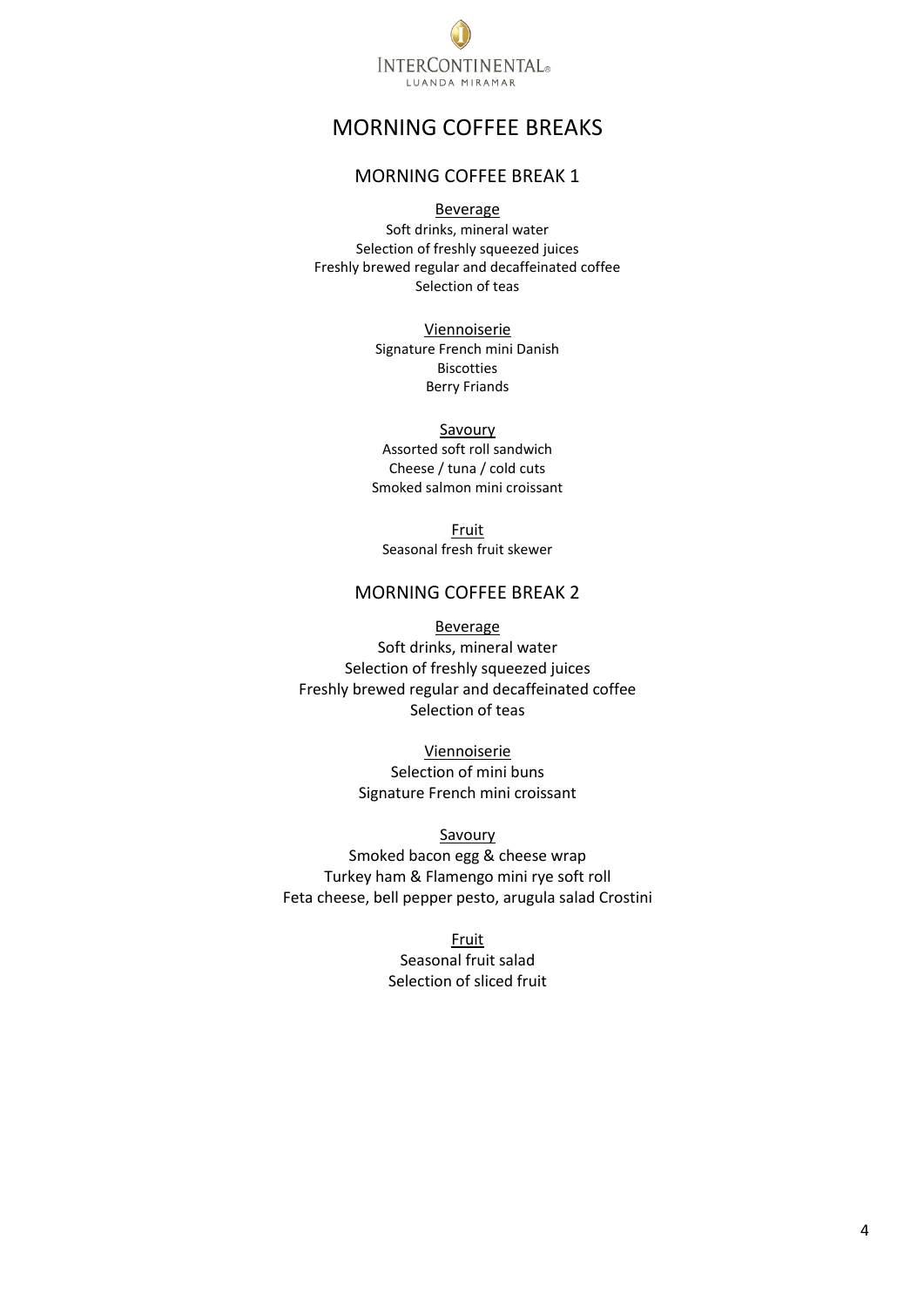

# <span id="page-4-0"></span>AFTERNOON COFFEE BREAKS

# AFTERNOON COFFEE BREAK 1

Beverage

<span id="page-4-1"></span>Soft drinks, mineral water Selection of freshly squeezed juices Freshly brewed regular and decaffeinated coffee Selection of teas

> Confectionery Pastel de nata Matcha Cookies Lemon madeleine

Savoury Latino burger, guacamole, tomato bun Coconut crust shrimp & lemon dill aioli Chicken, raita, onion pickles wrap sandwich

> Fruit Seasonal fruit salad Selection of sliced fruit

# AFTERNOON COFFEE BREAK 2

#### Beverage

<span id="page-4-2"></span>Soft drinks, mineral water Selection of freshly squeezed juices Freshly brewed regular and decaffeinated coffee Selection of teas

#### Confectionery

Mini Lemon Meringue tartlet Praline Rocher Mini Opera Assorted of signature French mini eclair

#### **Savoury**

Pastel de bacalhau Shrimp basil and red bell pepper pesto Grouper Ceviche

Fruit

Exotic Fruit Minestrone Assorted Seasonal Sliced Fruit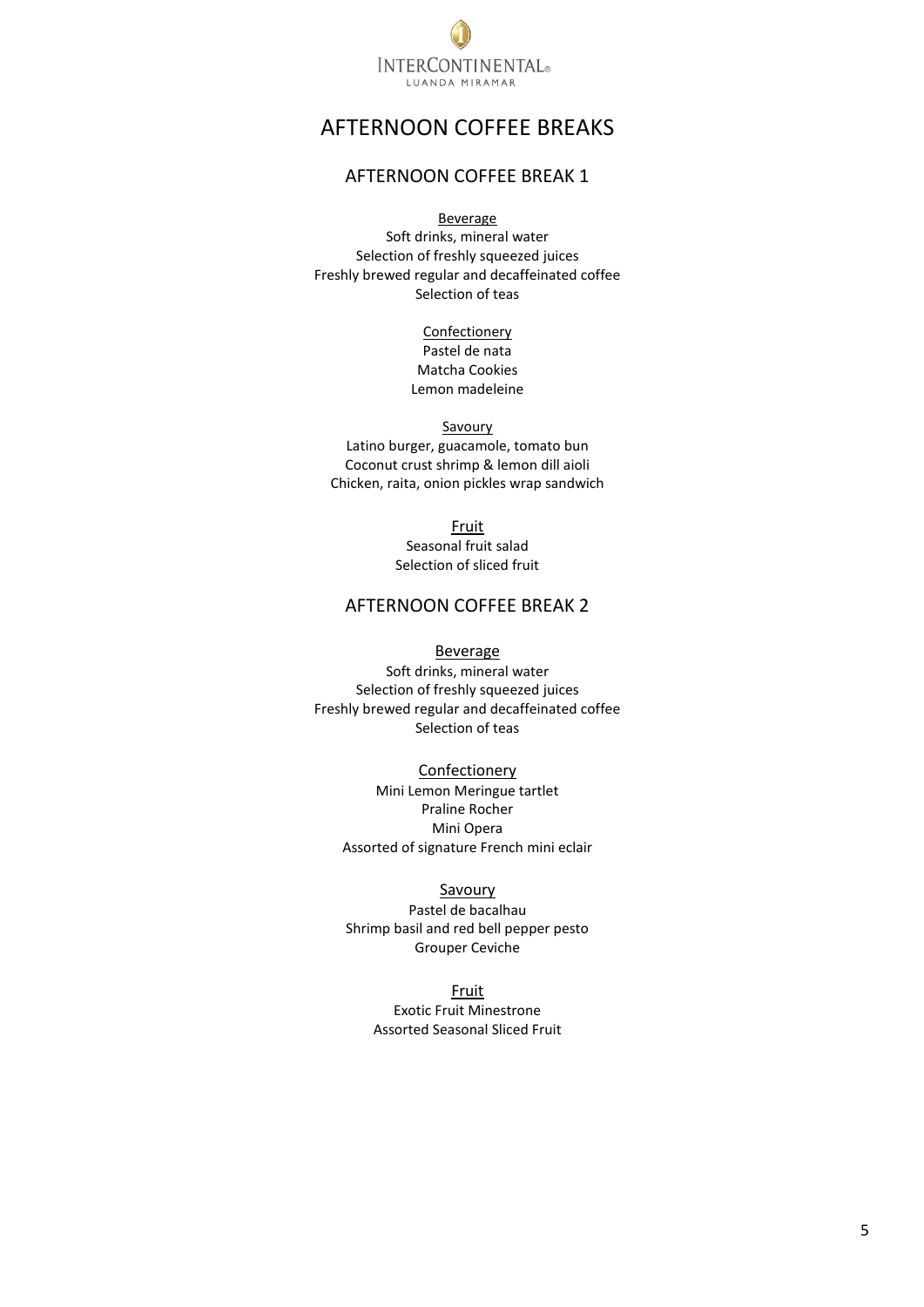

# BANQUETING BUFFET MENUS

# BANQUETING LUNCH BUFFET 1

## Selection of Crudités

<span id="page-5-1"></span><span id="page-5-0"></span>Cucumber | carrot | tomatoes | spring onion | mix sweet pepper | mix of leaves | watercress | iceberg

#### Selection of Condiments & Crouton

Marinated green and black olives | vegetables pickles | roasted onion | marinated zucchini | marinated eggplant | sun dried tomato

#### Selection of Dressing

Yoghurt dressing | cocktail sauce | grain mustard sauce | lemon herb sauce | balsamic vinaigrette | olive oil

Salads & Appetizer Niçoise salad Angolan salad Mexican salad Cob potato salad

Soup

Clear chicken vegetable soup

#### Main Course

White rice Duck rice Steam vegetables *Bacalhau á Portuguesa* Chargrilled chicken Roulade with spinach Roasted lamb with punch potato

#### **Dessert**

Seasonal fruit tart Toffee Popcorn Panacotta Selection of French pastries Selection of sliced fruit Selection of sliced fruit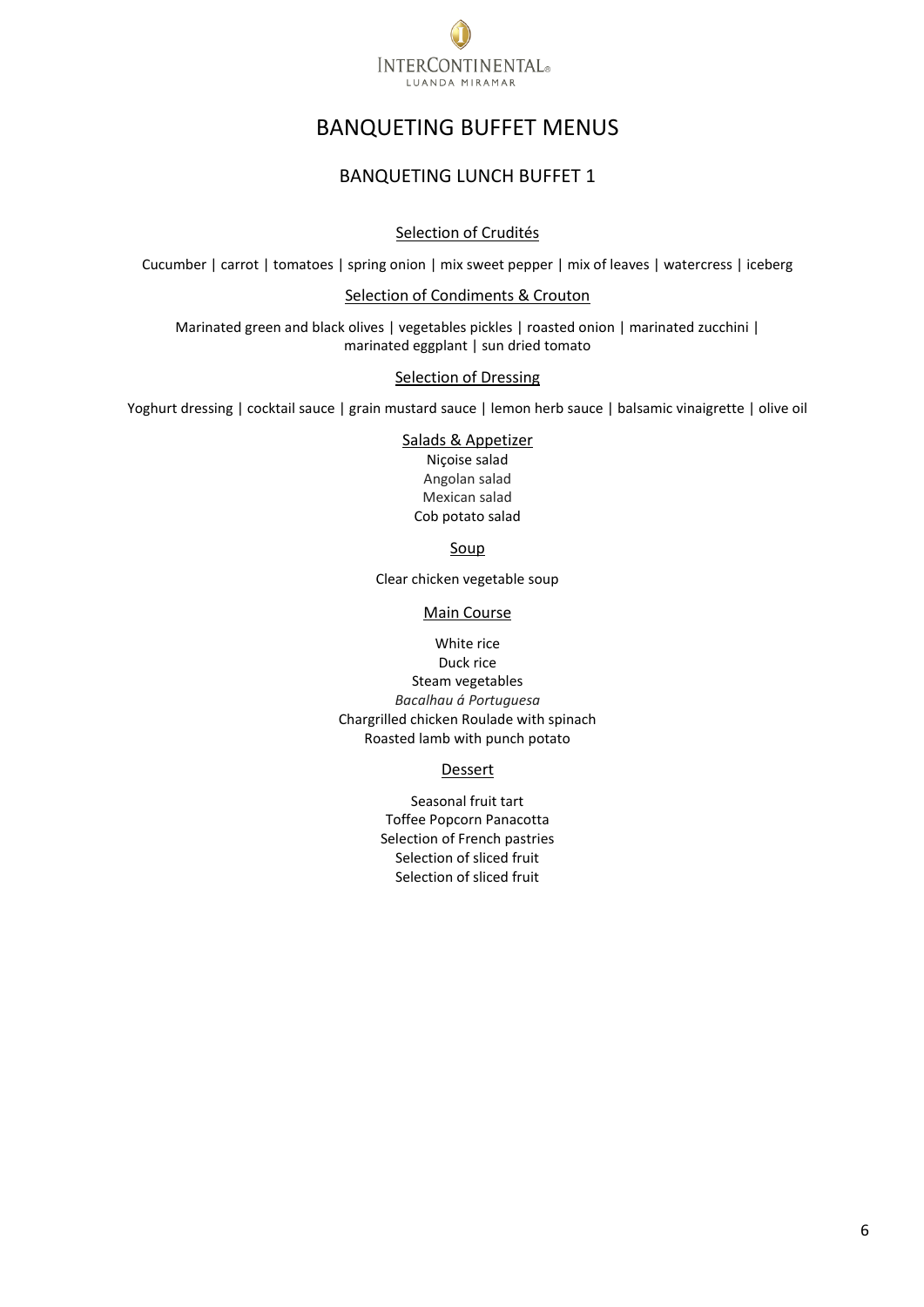

# BANQUETING LUNCH BUFFET 2

#### Selection of Crudités

<span id="page-6-0"></span>Cucumber | carrot | tomatoes | spring onion | mix sweet pepper | mix of leaves | watercress | iceberg

#### Selection of Condiments & Crouton

Marinated green and black olives | vegetables pickles | roasted onion | marinated zucchini | marinated eggplant | sun dried tomato

#### Selection of Dressing

Yoghurt dressing | cocktail sauce | grain mustard sauce | lemon herb sauce | balsamic vinaigrette | olive oil

#### Salads & Appetizer

Angolan salad Amazon salad Mexican salad Cob potato salad Thai seafood salad

Soup

Potato Crème Crispy bacon and kale

#### Main Course

White rice Rice with pesto & Cajun nuts Grilled vegetables Kebab Chicken Piri-piri Grilled grouper passion fruit sauce Beef tenderloin, mushrooms forest sauce Grilled rump steak with fried garlic and vinaigrette

#### Dessert

Seasonal fruit tart Salted Caramel Tart Orange & Chocolate Cake Selection of French pastries Selection of sliced fruit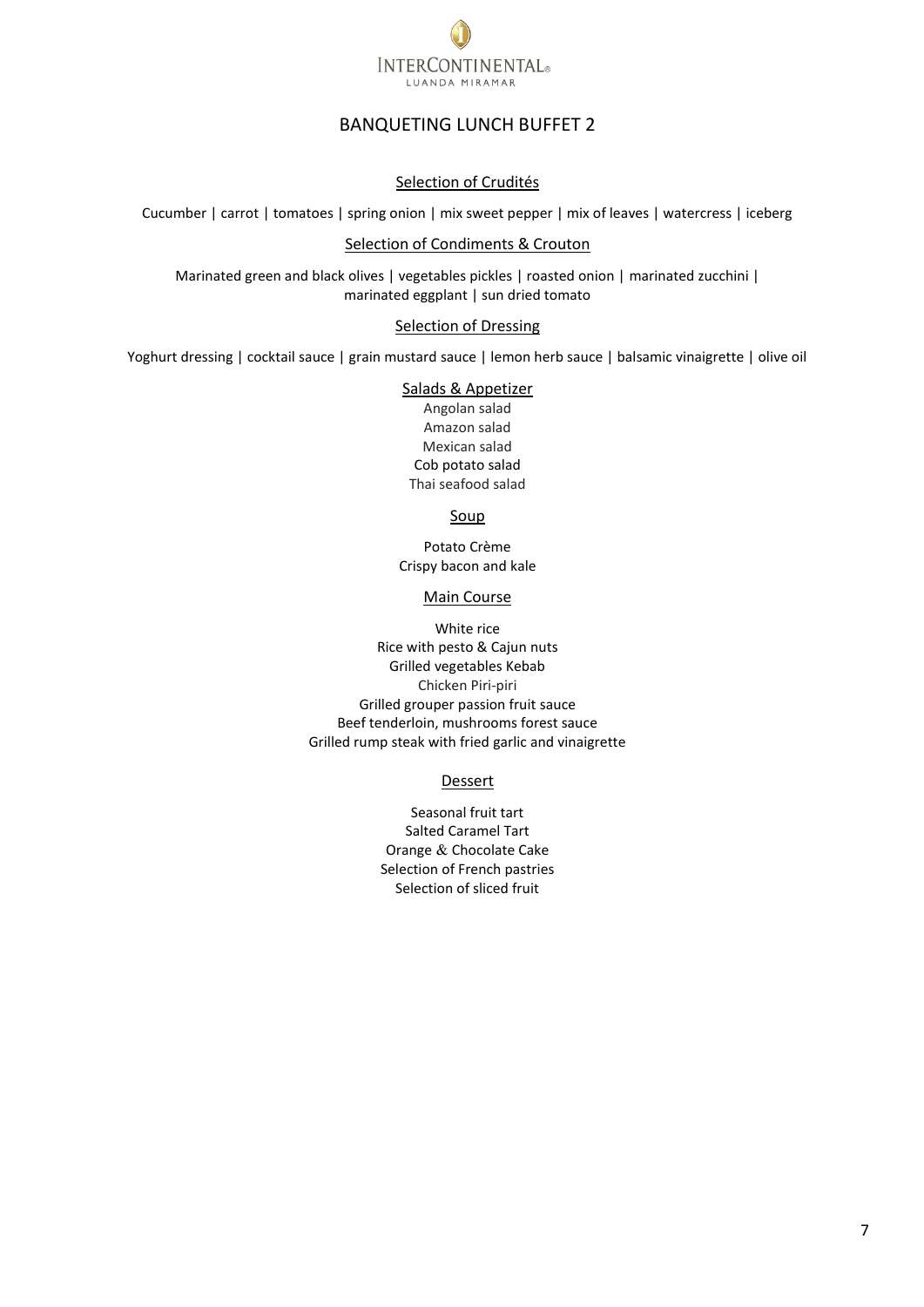

# BANQUETING SET MENUS

# BANQUETING LUNCH SET MENU 1

#### Starter

<span id="page-7-1"></span><span id="page-7-0"></span>GREEK SALAD Mix of leaves, oregano, tomatoes, cucumbers, onions, green peppers, black olives, goat cheese and extra virgin oil

#### Main Course

CHARGRILLED CHICKEN BRAZILIAN STYLE Marinated chicken with fresh coriander, garlic, capsicum, chili, lime Served with vegetables and grilled pineapple

#### Dessert

Tarte Tatin with Vanilla Ice-cream, Pineapple Compote

# BANQUETING LUNCH SET MENU 2

## Starter

<span id="page-7-2"></span>TROPICAL SALAD Sweet potatoes, lettuce frisee, cherry tomatoes, carrots, avocado, cashew nuts, coalho cheese and mango chimichurri

#### Main Course

ANGOLAN GRILLED PRAWNS Served with coconut rice and smoked banana pure

#### Dessert

Raspberry & Lemon Crêmeux, Matcha Biscuit, Vanilla Ice-cream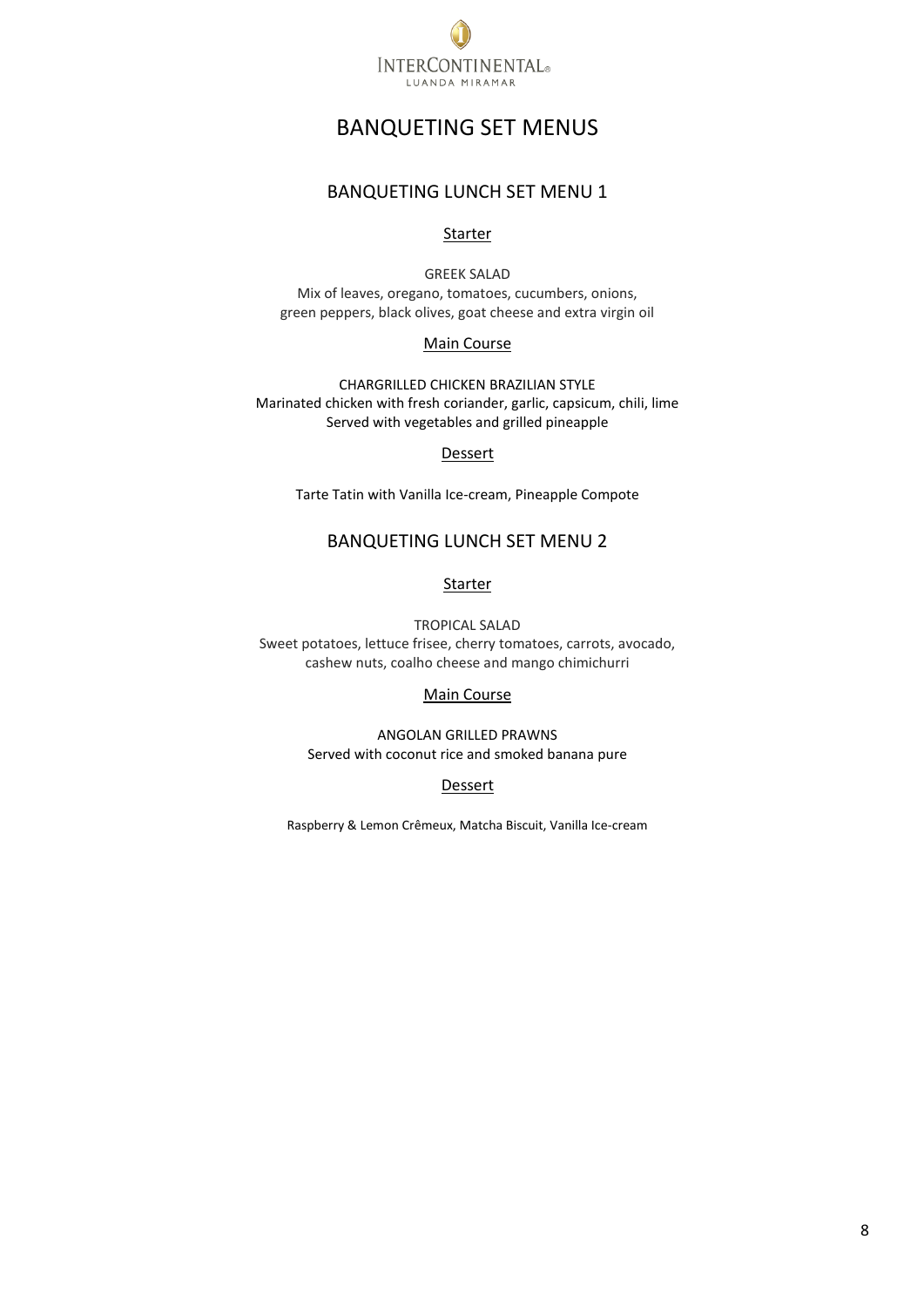

# BANQUETING LUNCH SET MENU 3

#### **Starter**

<span id="page-8-0"></span>NIÇOISE SALAD Tuna, tomatoes, green beans, boiled eggs, black olives, basil and French vinaigrette dressing

#### Fish Course

Grilled Octopus Roasted sweet potatoes, kale and olives

#### Main Course

US BLACK ANGUS Pan-Seared Filet Mignon, mash potato and truffled mushroom sauce

#### **Dessert**

Chocolate & Praliné Parfait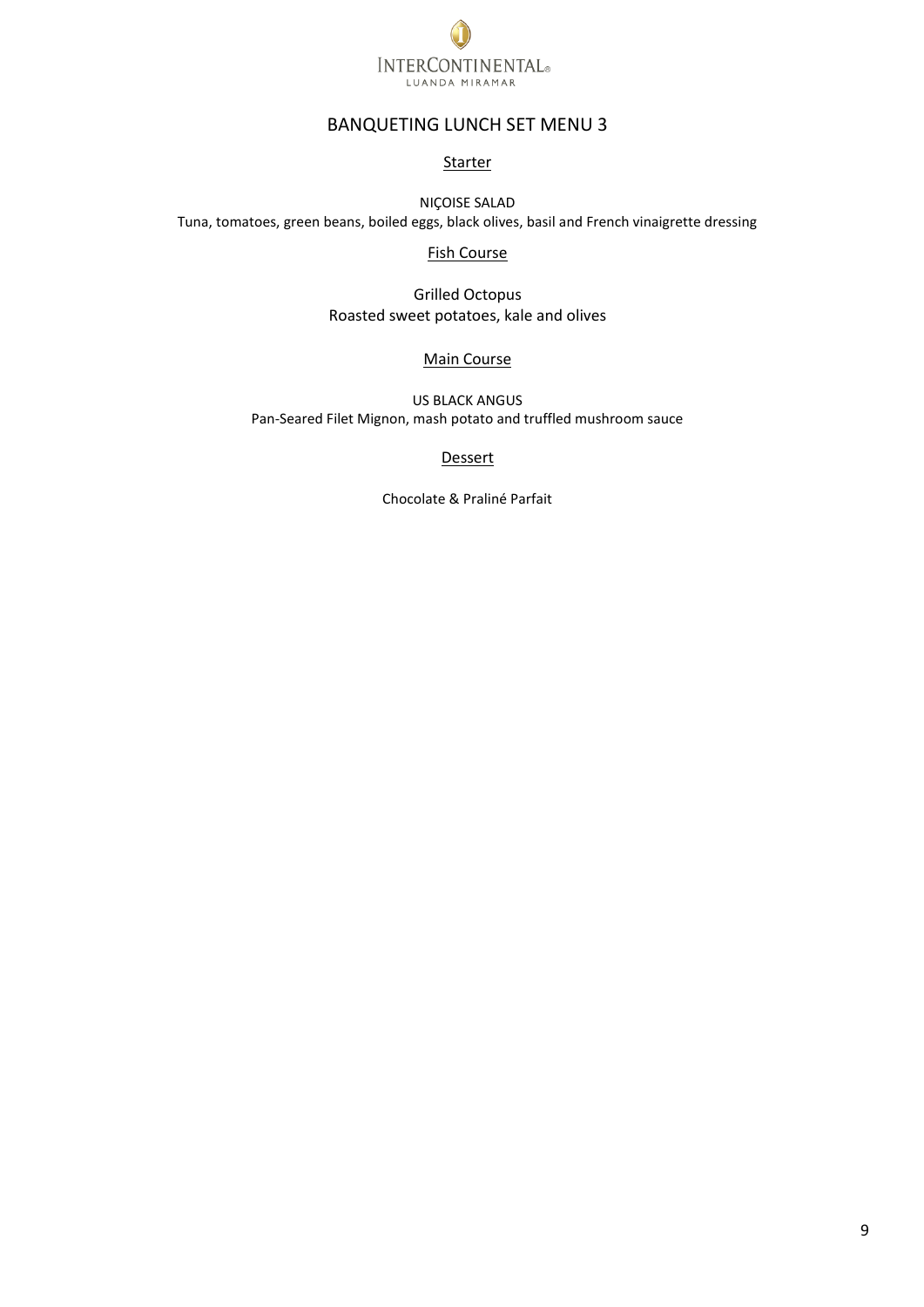

# BANQUETING DINNER BUFFET

# BANQUETING DINNER BUFFET 1

## Selection of Crudités

<span id="page-9-1"></span><span id="page-9-0"></span>Cucumber | carrot | tomatoes | spring onion | mix sweet pepper | mix of leaves | watercress | iceberg

## Selection of Condiments & Crouton

Marinated green and black olives | vegetables pickles | roasted onion | marinated zucchini | marinated eggplant | sun dried tomato

#### Selection of Dressings

Yoghurt dressing | cocktail sauce | grain mustard sauce | lemon herb sauce | balsamic vinaigrette | olive oil

#### Salads & Appetizer

Tropical salad Panzanela salad Shrimp cocktail salad Assorted Seafood Plater

## Soup

Classic Minestrone

#### Main Course

White rice Duck Rice Steam vegetables Potato gratin Grenoblesa Sea bass Pork loin with quitetas

#### Dessert

Seasonal fruit tart Selection of minicakes Toffee Popcorn Panacotta Mille-FeuilleVanilla Selection of sliced fruit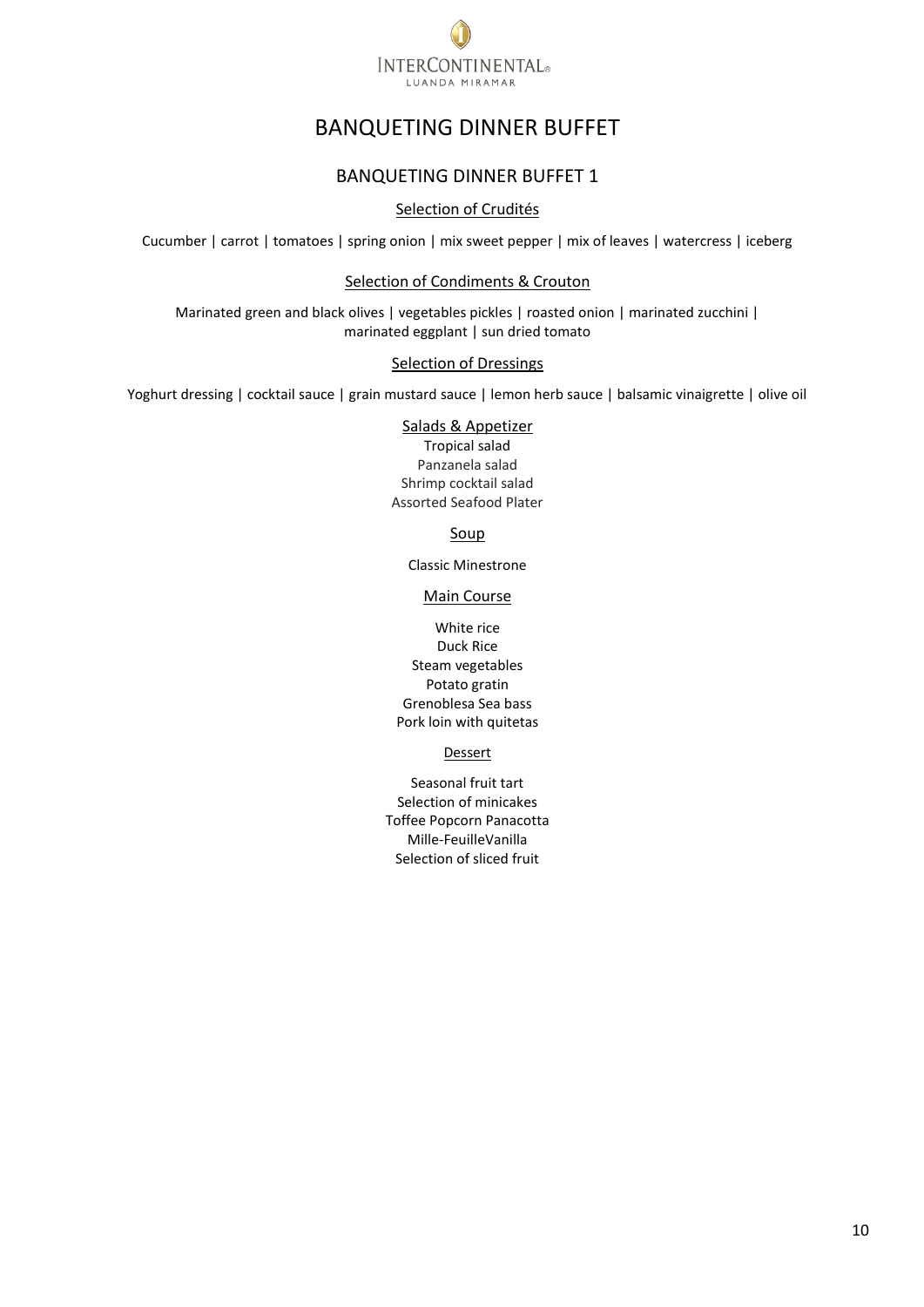

# BANQUETING DINNER BUFFET 2

#### Selection of Crudités

<span id="page-10-0"></span>Cucumber | carrot | tomatoes | spring onion | mix sweet pepper | mix of leaves | watercress | iceberg

#### Selection of Condiments & Crouton

Marinated green and black olives | vegetables pickles | roasted onion | marinated zucchini | marinated eggplant | sun dried tomato

#### Selection of Dressing

Yoghurt dressing | cocktail sauce | grain mustard sauce | lemon herb sauce | balsamic vinaigrette | olive oil

#### Salads & Appetizer

Fatouch Thai beef salad Cob potato salad Coconut seafood salad Mediterranean Couscous Salad

#### Assorted Cheese and Charcuterie Platter

Selection of local & imported cheese Selection of local & imported cold cuts Served with homemade jam & pickles

> Soup [Caldo verde](https://cookieandkate.com/classic-minestrone-soup-recipe/)  Bacon bites & crispy kale

#### Main Course

White rice Octopus Rice Thyme roasted seasonal vegetables Cabidela de cabrito Corn Funge and Bombom Bachalhau a Portuguese Roasted chicken with chorizo & pineapple Grilled tenderloin with mushroom sauce

#### Dessert

Seasonal fruit tart Salted Caramel Tart Lemon Cream & Passion Fruit Jelly Nemeses Chocolate cake Raspberry Mille-Feuille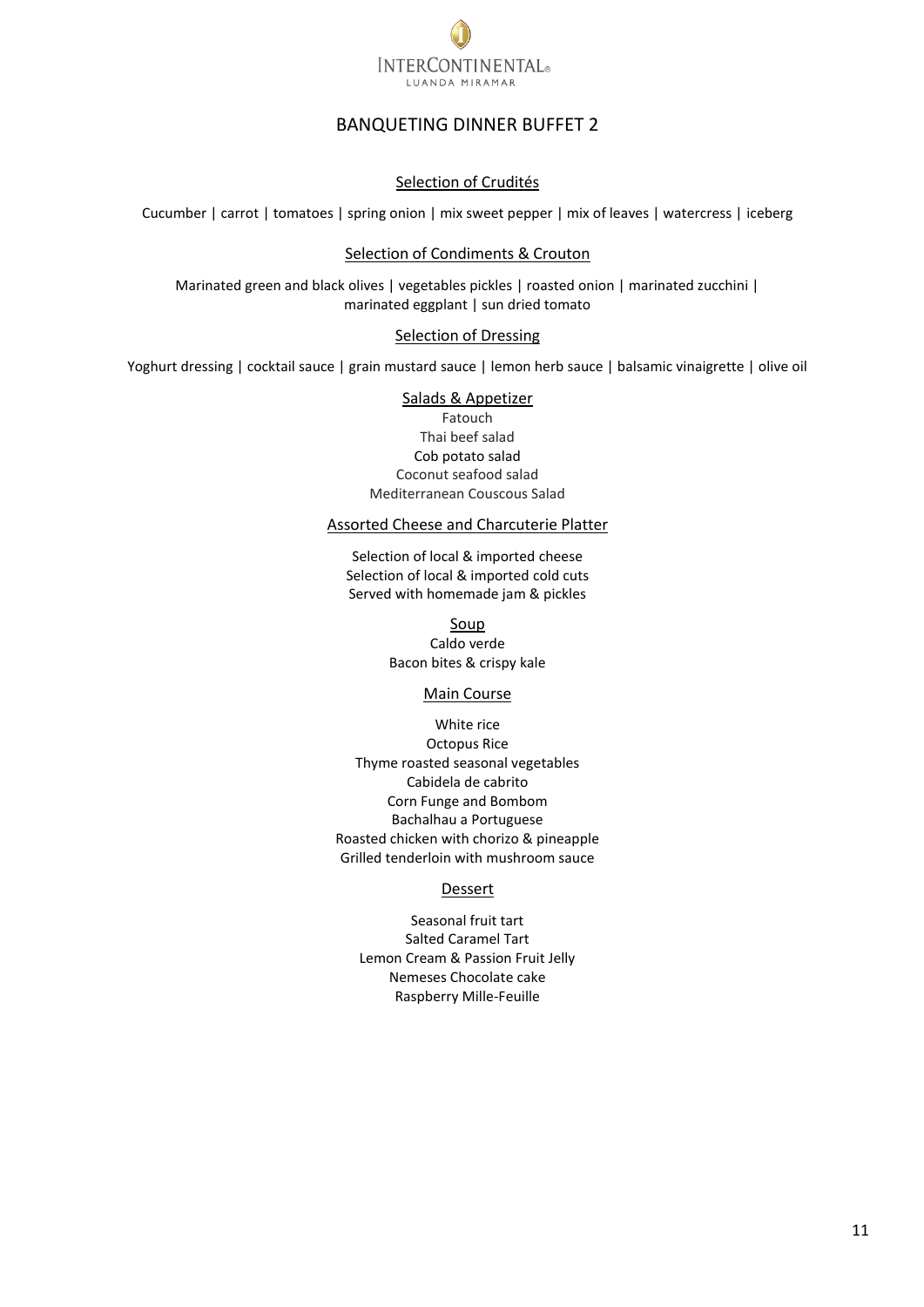

# BANQUETING DINNER SET MENUS

# BANQUETING DINNER SET MENU 1

#### Starter

<span id="page-11-1"></span><span id="page-11-0"></span>CAPRESE SALAD Tomatoes, buffalo mozzarella, mix of leaves, basil and balsamic reduction

Main Course

<span id="page-11-2"></span>GROUPER A LA CARIOCA Green vegetable bed, cashew nuts farofa and passion fruit sauce

Dessert

APPLE & HAZELNUT TATIN Served with vanilla ice cream

# BANQUETING DINNER SET MENU 2

Starter

COD TEMPURA Vegetable bouquet, cod aioli and basil pesto

#### Main Course

GRILLED RACK OF LAMB Mushroom risotto and Oriental red wine sauce

#### Dessert

Chocolate & Almond Crêmeux Chocolate Sablé, Milk Chcolate Ganache, Caramelised Almond, Vanilla Ice-cream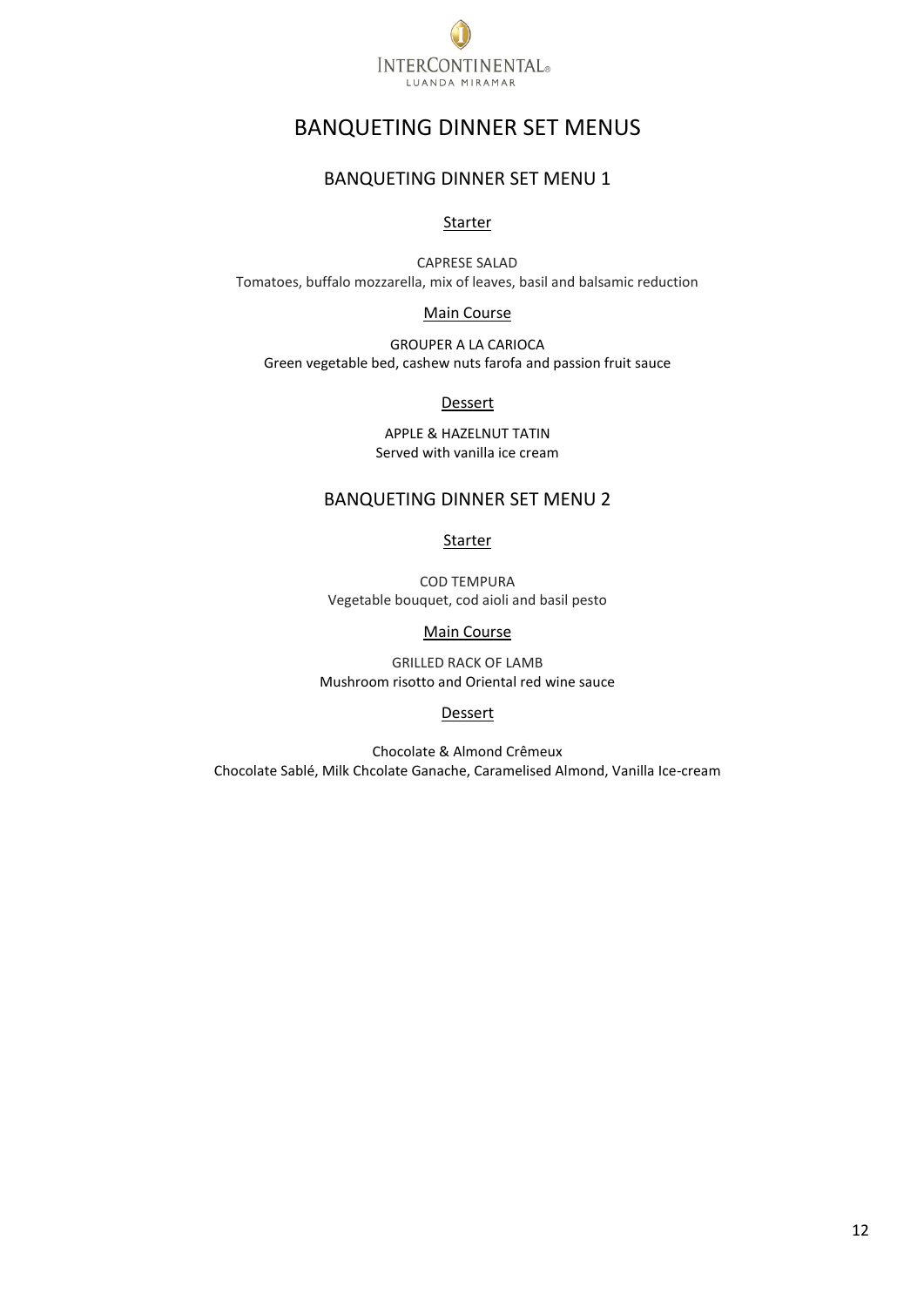

# BANQUETING DINNER SET MENU 3

#### **Starter**

<span id="page-12-0"></span>SEAFOOD COCONUT SALAD Shrimp, calamari, mussels, mix peppers, mint and coconut

#### Main Course

Grilled Grouper Green Vegetables, Lemon Butter and Banana Faroka

# Main Course

DUCK LEG CONFIT Caramelized roasted carrot puree, mini veggies, sweet and sour honey orange sauce

#### **Dessert**

Coconut & Cacao Mousse Meringue Drops, Chocolate Ice-Cream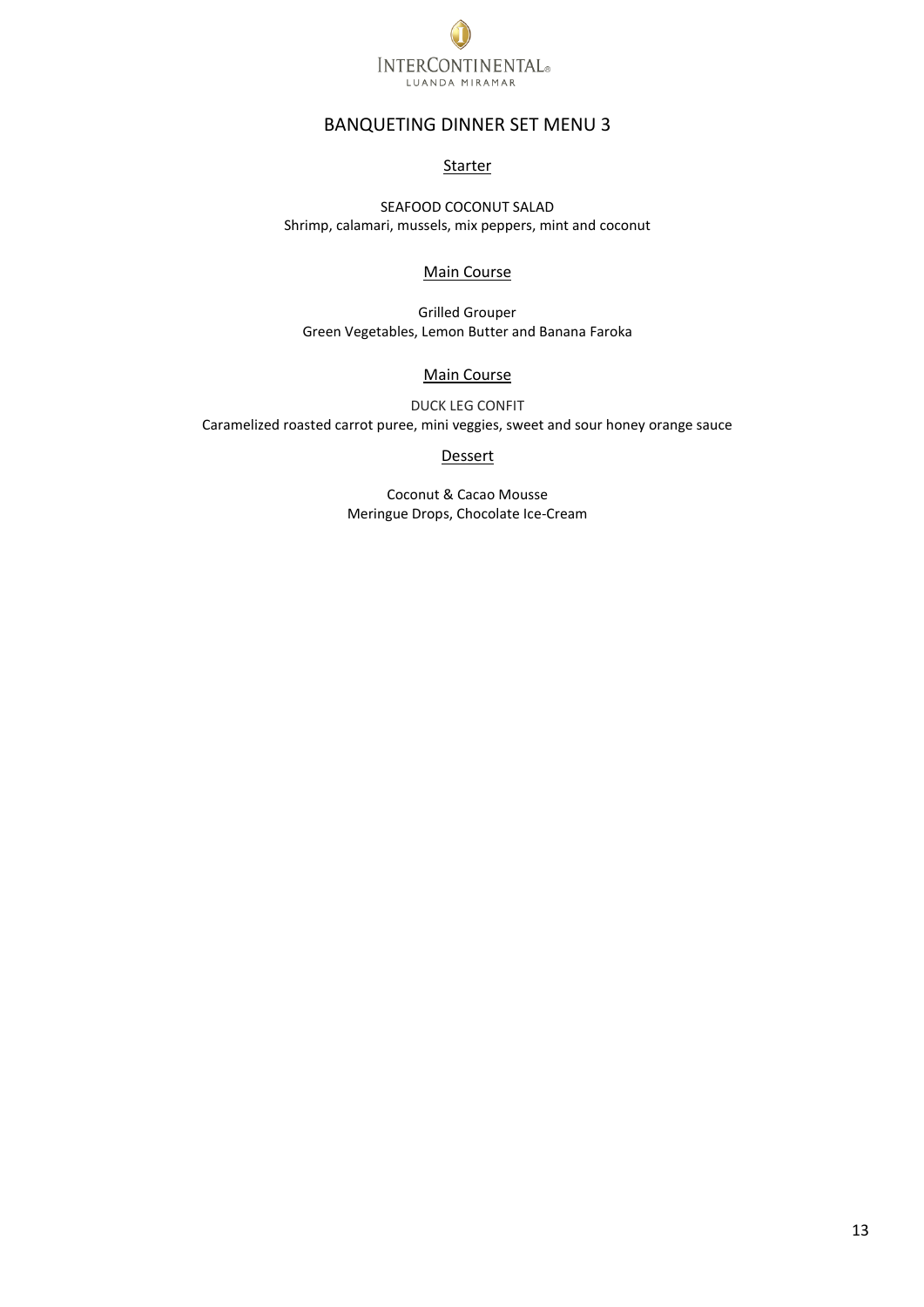

# COCKTAIL RECEPTION

# <span id="page-13-0"></span>STANDING COCKTAIL RECEPTION (CHOICE OF 5 OR 7 CANAPES)

Cold

<span id="page-13-1"></span>Pineapple and ham roll Seafood coconut ceviche Cod tempura & saffron aioli Salmon rillettes & cucumber jelly crostini Steak tartare, green apple, red radish and banana chips Blinis with smoked salmon, sour cream and soy pearls

## Hot

Pastel de bacalhau Beef croquette with garlic aioli Caldo de feijão, bacon e crispy de couve Picanha kebab & chimichurri sauce Coconut crust shrimp & lemon dill aioli Duck filo basket, pistachio and orange sauce Grilled shrimp with guacamole and coriander pesto

#### Dessert

Mini churro's Mango panna cotta Passion fruit mousse Almond macaroon Selection of mini éclair Brazilian crème caramel Lemon Curd, Vanilla Sable with Berry gel and mint Peanut Praline& coffee Cake Blackberry Mousse Milk Chocolate & Praline Cremeux Creme brulee & citrus gel Almond drizzle cake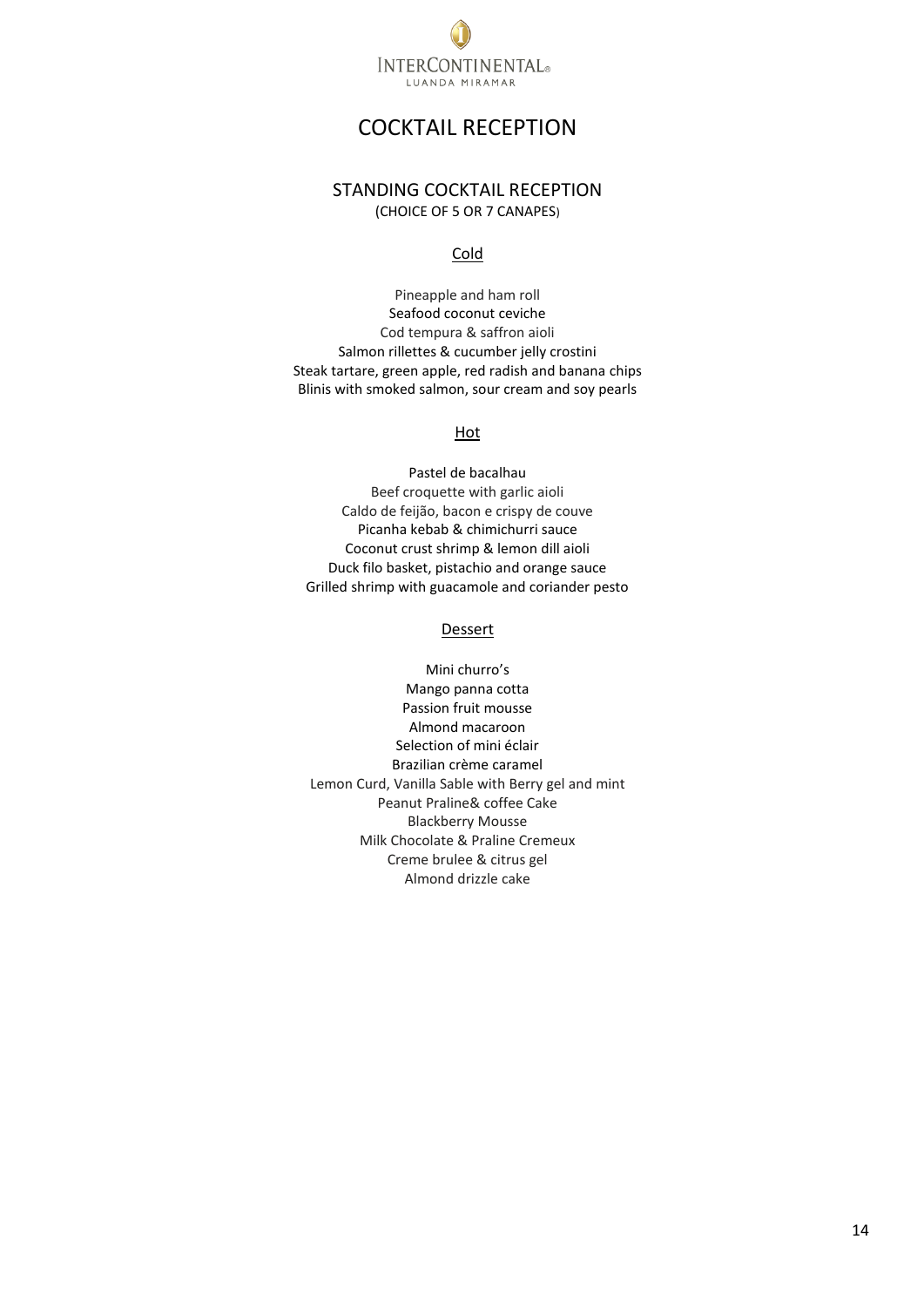

# BEVERAGE PACKAGES

# WELCOME DRINK

<span id="page-14-1"></span><span id="page-14-0"></span>Gin Tonic Port Wine Tonic National Beer Traditional "Mucua" Juice Natural Orange juice and Pineapple Soft Drinks (Coca-Cola, Sprite, Fanta, Coca-Cola Zero) Mineral water and sparkling Savoury Appetizers

#### EXECUTIVO

<span id="page-14-2"></span>Quinta da Terrincha,White and Red Wine National Beer Tropical Juice Soft Drinks (Coca-Cola, Sprite, Fanta, Coca-Cola Zero) Mineral water and sparkling Savoury Appetizers

## NO ALCOHOL

<span id="page-14-3"></span>Natural Orange juice and Pineapple Soft Drinks (Coca-Cola, Sprite, Fanta, Coca-Cola Zero) Mineral water and sparkling Salty Appetizers

# OPEN BAR OPTIONS

#### OPEN BAR 1

<span id="page-14-4"></span>Vermouth Gin Tonic Whisky JW Red Label Quinta da Terrincha,White and Red Wine National Beer and Sagres Pineapple Juice Soft Drinks (Coca-Cola, Sprite, Fanta, Coca-Cola Zero) Mineral water and Sparkling Savoury Appetizers

#### OPEN BAR 2

Mojito Vermouth Gin Tonic Whisky JW Black Label Quinta da Terrincha, White and Red Wine National Beer and Sagres Natural Orange juice and Pineapple Soft Drinks (Coca-Cola, Sprite, Fanta, Coca-Cola Zero) Mineral water and sparkling Savoury Appetizers